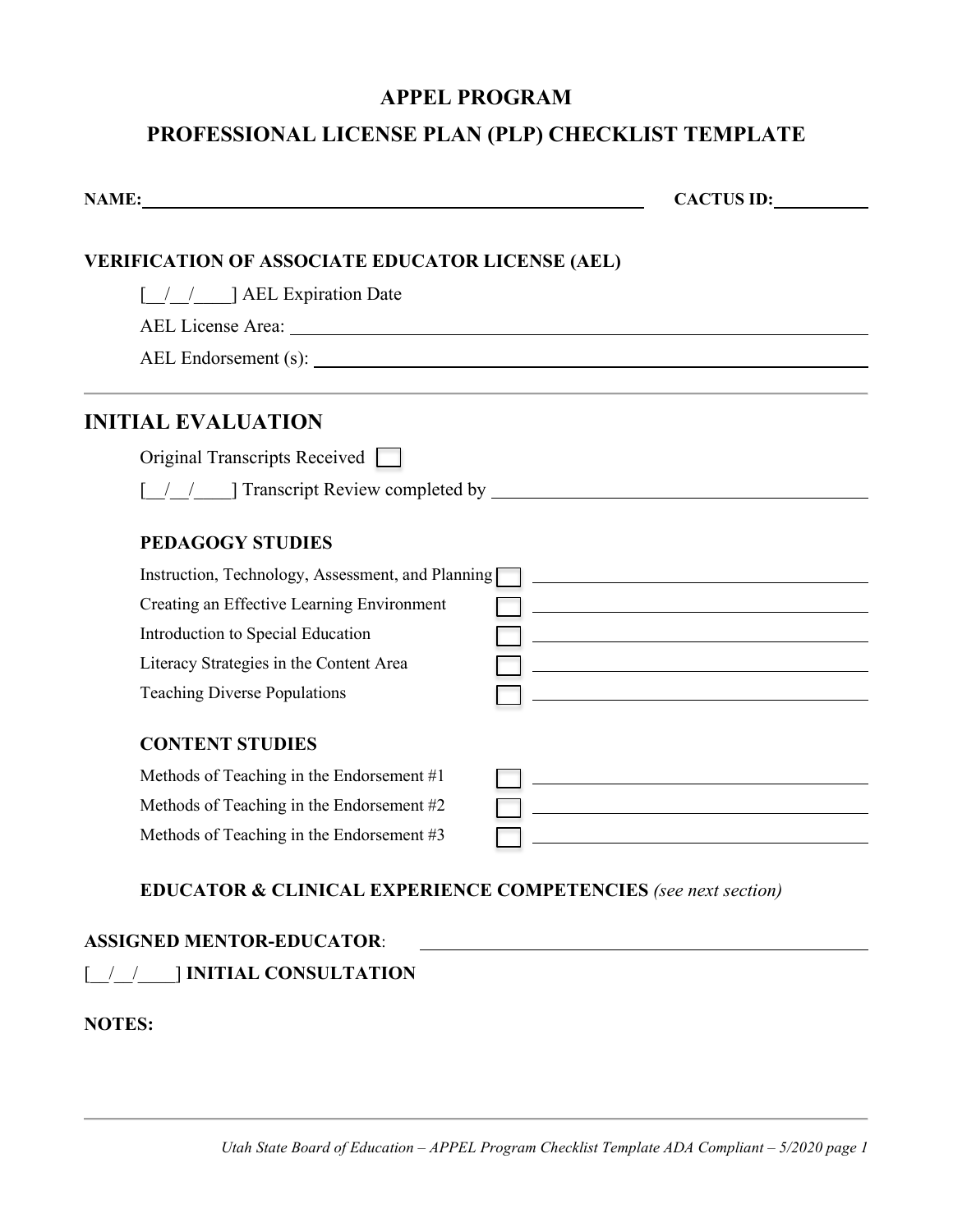# **PLP COMPTENCIES**

| <b>PEDAGOGY STUDIES</b>                              |                                   | Completed:                             |
|------------------------------------------------------|-----------------------------------|----------------------------------------|
| <b>Topics from Administrative Rule</b>               | Date completed/<br>competency met | Description how competency will be met |
| Instruction, Technology,<br>Assessment, and Planning |                                   |                                        |
| Creating an Effective Learning<br>Environment        |                                   |                                        |
| Introduction to Special<br>Education                 |                                   |                                        |
| Literacy Strategies in the<br><b>Content Area</b>    |                                   |                                        |
| <b>Teaching Diverse Populations</b>                  |                                   |                                        |

| <b>CONTENT ENDORSEMENT STUDIES</b>                                     |                                   | Completed:                             |
|------------------------------------------------------------------------|-----------------------------------|----------------------------------------|
| <b>Competencies from content</b><br>endorsement form(s)                | Date completed/<br>competency met | Description how competency will be met |
| Methods of Teaching in the<br>Endorsement #1                           |                                   |                                        |
| All other content courses/competencies managed on the endorsement form |                                   |                                        |
| Methods of Teaching in the<br>Endorsement #2                           |                                   |                                        |
| All other content courses/competencies managed on the endorsement form |                                   |                                        |
| Methods of Teaching in the<br>Endorsement #3                           |                                   |                                        |
| All other content courses/competencies managed on the endorsement form |                                   |                                        |
| <b>NOTES:</b>                                                          |                                   |                                        |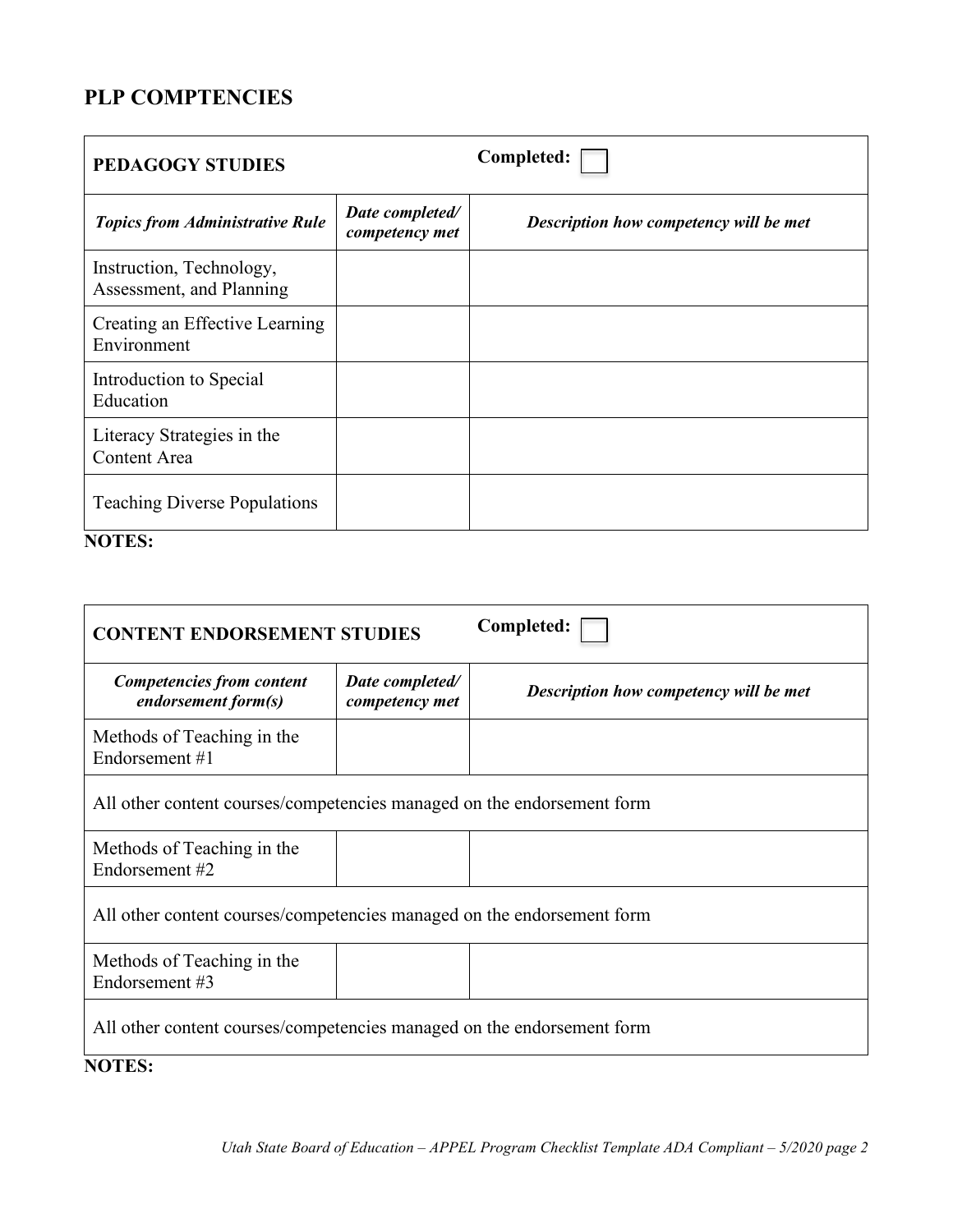| <b>EDUCATOR COMPETENCIES</b>                       |                                   | Completed:                             |
|----------------------------------------------------|-----------------------------------|----------------------------------------|
| <b>Topics from Administrative Rule</b>             | Date completed/<br>competency met | Description how competency will be met |
| Knowledge of Utah<br><b>Professional Standards</b> |                                   |                                        |
| Creating effective learning<br>environments        |                                   |                                        |
| Multi-tiered system of<br>supports                 |                                   |                                        |
| Integrating technology                             |                                   |                                        |
| Designing assessments                              |                                   |                                        |
| Using assessment data                              |                                   |                                        |
| Determining student<br>competency                  |                                   |                                        |
| Personalizing learning of<br>students              |                                   |                                        |
| Meet needs of students with<br>disabilities        |                                   |                                        |
| Meet needs of diverse students                     |                                   |                                        |
| Collaborate with<br>parents/guardians              |                                   |                                        |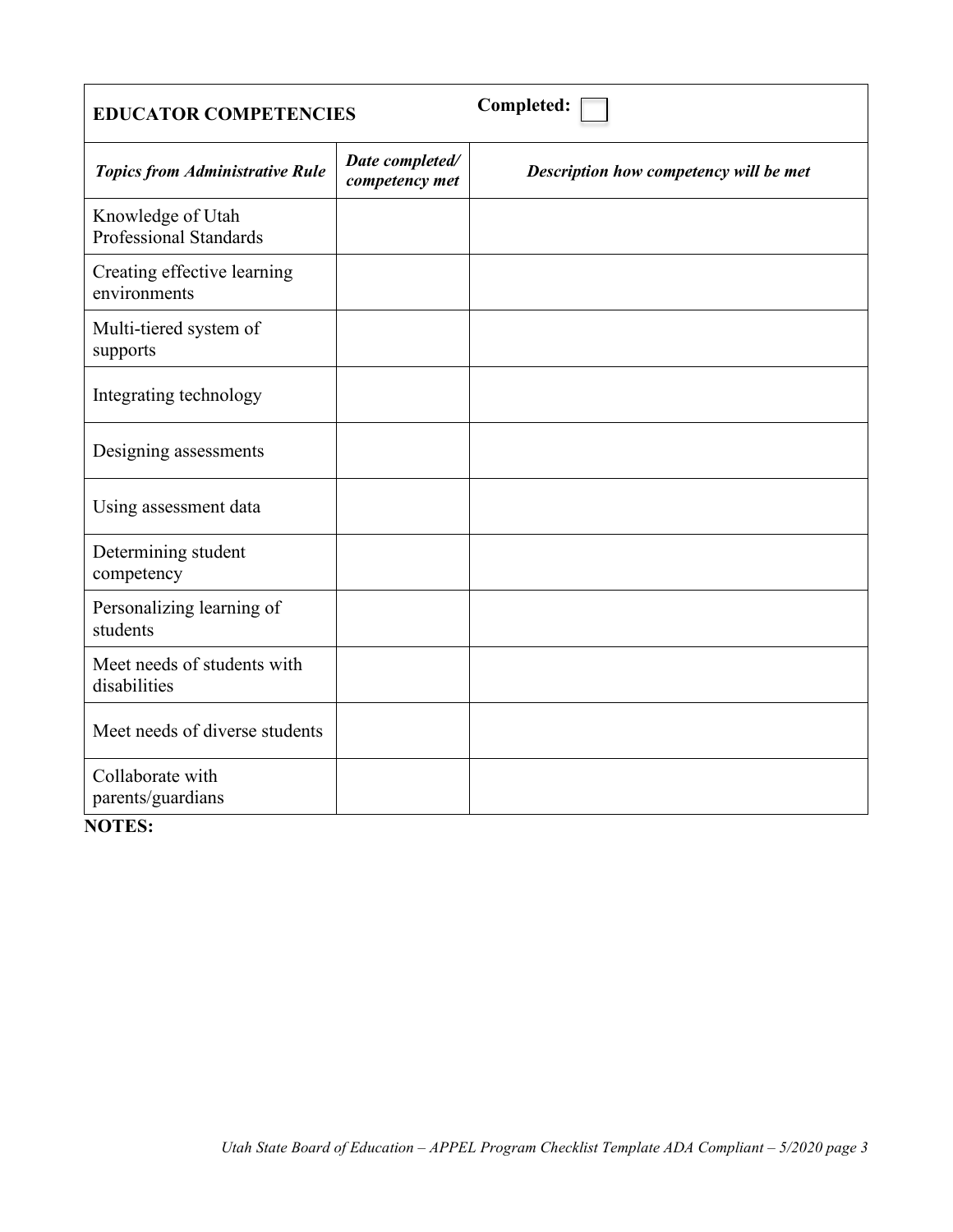# **COMPETENCIES**  Utilizing technology Establish procedures and **CLINICAL EXPERIENCE COMPETENCIES Completed:**  *Topics from Administrative Rule Date completed/ competency met Description how competency will be met*  Full teaching cycle of unit of instruction Cross-disciplinary skills Engaging students in learning process Implement IEP/504 plan Evaluate artifacts and assessments routines Maintain positive learning environment Reflect on teaching process, justify decisions Collaborate with team Participate in IEP/parent consultation Communicate with others Consult with school counselor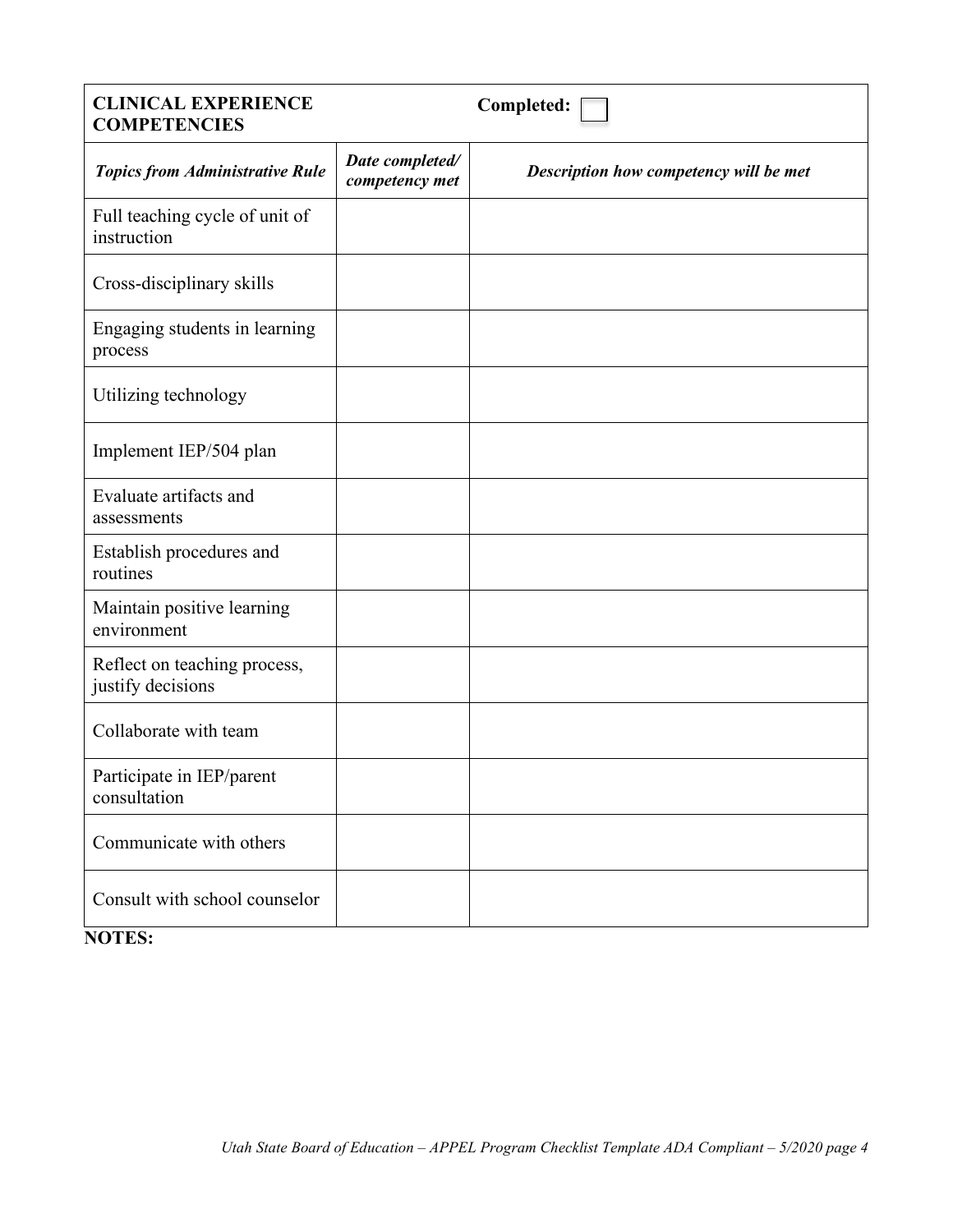| <b>EDUCATOR DISPOSITIONS</b>                                                                                                 |                                                | Completed:                             |
|------------------------------------------------------------------------------------------------------------------------------|------------------------------------------------|----------------------------------------|
| <b>Topics from Administrative Rule</b>                                                                                       | <b>Date</b><br>completed/<br>competency<br>met | Description how competency will be met |
| Learner Development: learner strengths<br>and needs; misconception interventions;<br>stakeholder input                       |                                                |                                        |
| Learner Differences: TESA; respect; ELL<br>inclusion                                                                         |                                                |                                        |
| Learner Environments: stakeholder<br>outreach; peer respect; autonomy;<br>civility; active listening; flexibility            |                                                |                                        |
| Assessment: learner empowerment;<br>alignment; effective feedback; multiple<br>measures; ethical                             |                                                |                                        |
| Instructional Planning: learner-centered<br>flexibility and planning                                                         |                                                |                                        |
| Instructional Strategies: communication<br>facility; technological pathways; real-<br>time interaction/reciprocity<br>млтгс. |                                                |                                        |

**NOTES:** 

## **PROGRESS EVALUATION**

#### **ADMINISTRATIVE UETS EVALUATIONS YEAR 1/2**

- 
- [\_\_/\_\_/\_\_\_\_] Date & Admin Name: [\_\_/\_\_/\_\_\_\_] Date & Admin Name:
- [\_\_/\_\_/\_\_\_\_] Date & Admin Name:

#### [\_\_/\_\_/\_\_\_\_] **UPDATE CONSULTATION**

*\*upon review of PLP Competencies Progression*

Program Director or Progress Monitor Signed: Manual Accords 2014 19:00 Program Director or Progress Monitor Signed: Program Director or Progress Monitor Signed: Administrator Signed:

Mentor-Educator Signed:<br>Candidate Signed: \_\_\_\_\_\_\_

Candidate Signed:

 *Utah State Board of Education – APPEL Program Checklist Template ADA Compliant – 5/2020 page 5*